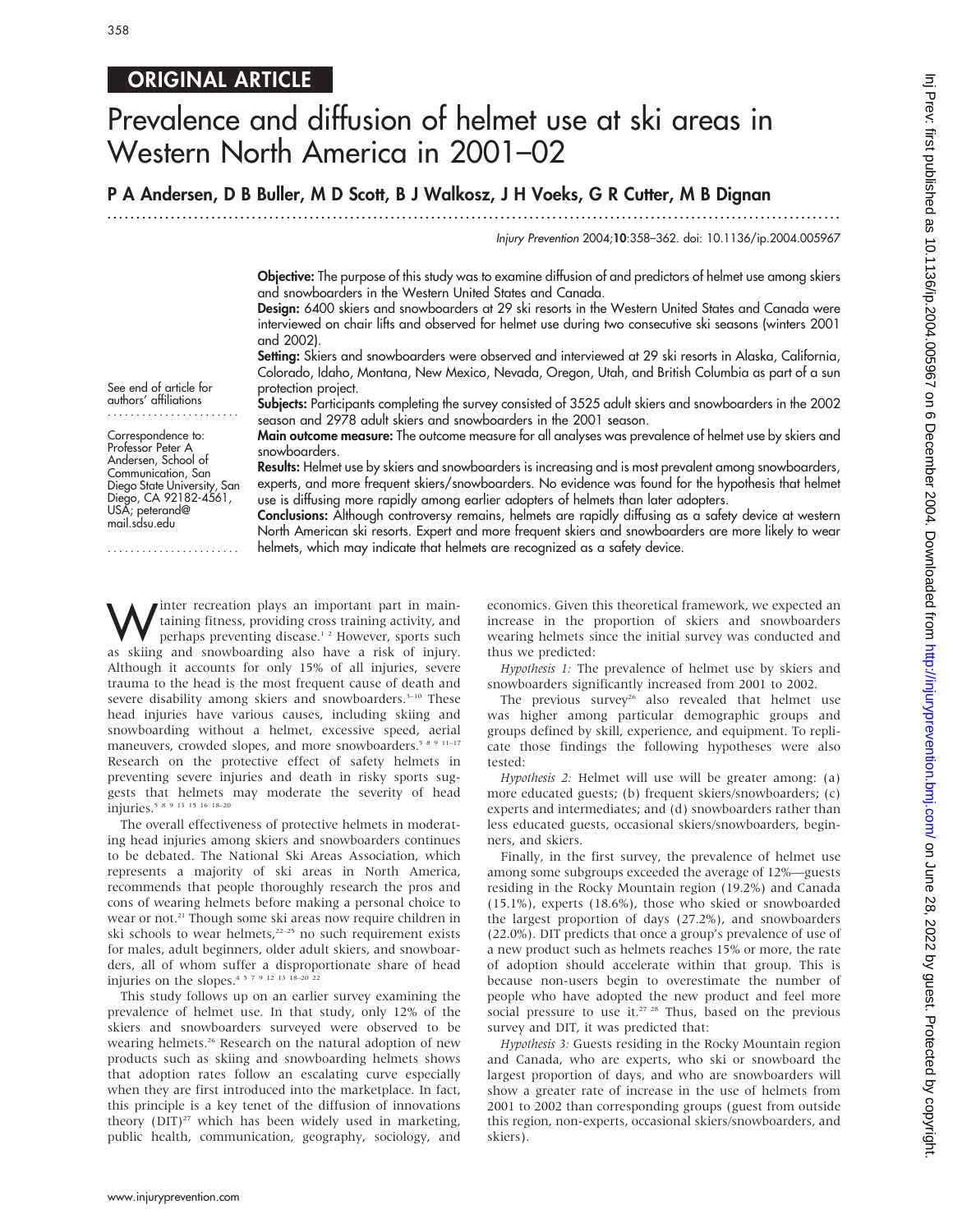# METHODS

# Sample

The study employed two samples collected in consecutive years. Sample 1 consisted of 2978 adult (age 18 and older) alpine skiers and snowboarders surveyed in 2001 on chairlifts at 28 resorts Alaska, California, Colorado, Idaho, Montana, New Mexico, Nevada, Oregon, Utah, and British Columbia (see Buller et  $aI<sup>26</sup>$  for a description of recruitment and eligibility criteria). Sample 2 comprised 3422 alpine skiers and snowboarders during winter 2002 at 29 ski areas in the same states. These ski areas were relatively diverse in terms of location, size, ownership, lift ticket prices, and employee and guest demographics and represented both inexpensive local resorts as well as expensive destination resorts. Less than 5% of the participants who were approached for an interview were ineligible (under 18, ski area employee, refusal).

## Survey procedures

During three day periods (one weekend day and two weekdays) from January to March in 2001 and 2002, faceto-face interviews were conducted on chairlifts and gondolas with a minimum run time of four minutes. The number of completed interviews per ski area ranged from 57 to 220, depending on the number of guests on the mountain during the interview periods. Teams of three to four trained interviewers performed the interviews. Each interviewer completed 12 to 20 surveys per day.

Interviewers followed a standard protocol in which they boarded the chair lift, attempting to sit at the end of the chair. On ascent, they began the four minute survey by first reading a consent statement approved by the institutional review boards of the participating institutions. Interviewers initially attempted to recruit the guest seated immediately next to them; if they were seated in the middle of the chair, they interviewed the person to their right. If that person refused, interviewers tried to recruit the person seated next to that guest. One interview was completed per lift ride; respondents were given a free sunscreen lip balm as a thank you. Interviewer assignments were made to ensure that surveys were completed on all chair lifts and balanced across lifts, but main lifts providing access to large areas of the mountain were over-sampled. Surveys were completed on lifts accessing every type of terrain from beginner' to experts' slopes, and ranging from groomed slopes to moguls and half pipes.

### Measures

The primary measure in the present study was helmet use, made by direct observation of guest headgear at the end of each interview. For each survey, interviewers also recorded the resort name, chair lift name, and weather conditions (for example, wind, cloud cover). Interviewers asked respondents to report the time of day they started skiing or snowboarding; their level of expertise (beginner, intermediate, expert); the number of days they had skied/snowboarded in the 2001–02 season, race, ethnicity, age, education, and home zip code. Using procedures developed in the previous survey, $26$  we calculated the proportion of days each respondent skied/ snowboarded since December of the previous year, their region of residence, country, and whether the respondent was a ''destination'' (living 200 miles or more from the ski area) or " $local"$  (<200 miles) guest. Finally, the guest's gender and type of equipment (ski or snowboard) was observed and recorded by interviewers.

# Analysis plan

Analyses assessed the prevalence of helmet use and predictors of use, similarly to the initial survey.<sup>26</sup> We performed univariate logistic regression analysis predicting the prevalence of helmet use during the 2002 season and with time  $(2001 \ v \ 2002)$  to test hypothesis one. To test hypotheses two and three, we performed a series of bivariate logistic regression analyses in which we included as predictors, guest characteristics (age, race, education, region of residence, destination  $\nu$  local guest, level of expertise), equipment (skis  $v$  snowboard), proportion of possible days skied/snowboarded, ski area features (region, ownership), and weather conditions (wind, cloud cover), along with time (2001  $\nu$  2002). Significant predictors (p $\leq$ 0.05) from these bivariate regressions were then entered into a backwards stepwise multivariate logistic regression model to identify the most parsimonious predictor model and test hypothesis 2. Two way interactions between the predictors and time in the bivariate logistic regressions evaluated hypothesis three by assessing whether the relationships between the key variables and helmet use changed from the first to the second survey as predicted.

Table 1 Odds ratios and confidence intervals (CI) for statistically significant  $(p<0.05)$  predictors in univariate logistic regression on helmet use  $(1 = yes; 0 = no)$  in 2002\*

| Predictor                                | Odds ratio | 95% CI            |
|------------------------------------------|------------|-------------------|
| Guest characteristics                    |            |                   |
| Age                                      | 1.00       | 0.996 to 1.01     |
| Race                                     |            |                   |
| (Other v white)                          | 0.65       | $0.41$ to $1.03$  |
| Gender                                   |            |                   |
| (Male v female)                          | 1.37       | $1.13$ to $1.68*$ |
| Education                                |            |                   |
| (College graduate v high school or less) | 1.17       | 0.87 to 1.58      |
| (Some college v high school or less)     | 1.13       | 0.81 to 1.59      |
| Proportion of days skied/snowboarded     |            |                   |
| since 1 November                         |            |                   |
| (4th quartile v 1st quartile)            | 11.51      | 8.20 to 16.16*    |
| (3rd quartile v 1st quartile)            | 5.89       | 4.09 to 8.20*     |
| (2nd quartile v 1st quartile)            | 2.93       | 2.02 to 4.23*     |
| Self reported ability                    |            |                   |
| (Intermediate v beginner)                | 1.46       | 0.88 to 2.41      |
| (Expert v beginner)                      | 3.38       | $2.05$ to $5.58*$ |
| Type of equipment (snowboard v skis)     | 2.16       | 1.79 to 2.61*     |
| Home residence                           |            |                   |
| (Far West v Rocky Mountain)              | 0.47       | 0.37 to 0.59*     |
| (Southwest v Rocky Mountain)             | 0.45       | $0.28$ to $0.72*$ |
| (Northwest v Rocky Mountain)             | 0.65       | $0.50$ to $0.86*$ |
| (South Central v Rocky Mountain)         | 0.27       | 0.17 to 0.44*     |
| (North Central v Rocky Mountain)         | 0.43       | $0.28$ to $0.64*$ |
| (Southeast v Rocky Mountain)             | 0.25       | $0.15$ to $0.42*$ |
| (Northeast v Rocky Mountain)             | 0.71       | 0.49 to 1.04      |
| (Canada v Rocky Mountain)                | 1.16       | 0.70 to 1.94      |
| (Other country v Rocky Mountain)         | 0.30       | 0.04 to 2.43      |
| Type of guest                            |            |                   |
| (Destination v local)                    | 0.68       | $0.57$ to $0.82*$ |
|                                          |            |                   |
| Ski area characteristics                 |            |                   |
| Ski area region                          |            |                   |
| (Southwest v Colorado)                   | 0.69       | 0.49 to 0.95*     |
| (Northwest v Colorado)                   | 1.05       | 0.85 to 1.29      |
| (California v Colorado)                  | 0.61       | $0.49$ to $0.76*$ |
| Ownership                                |            |                   |
| (Corporate v independent)                | 1.13       | 0.95 to 1.34      |
| Weather                                  |            |                   |
| Cloud cover                              |            |                   |
| (Cloudy v clear)                         | 1.12       | 0.92 to 1.36      |
| (Partly cloudy v clear)                  | 1.15       | $0.73$ to $1.14$  |
| Wind                                     |            |                   |
| (Moderate/strong v calm)                 | 1.12       | 0.89 to 1.42      |
| (Light v calm)                           | 1.15       | 0.95 to 1.40      |
|                                          |            |                   |

\*Only variables demonstrating statistically significant univariate relationships with helmet use were entered into the logistic regression that is, gender, days skied/snowboarded, home residence, self reported ability, type of equipment, type of guest, and ski area region.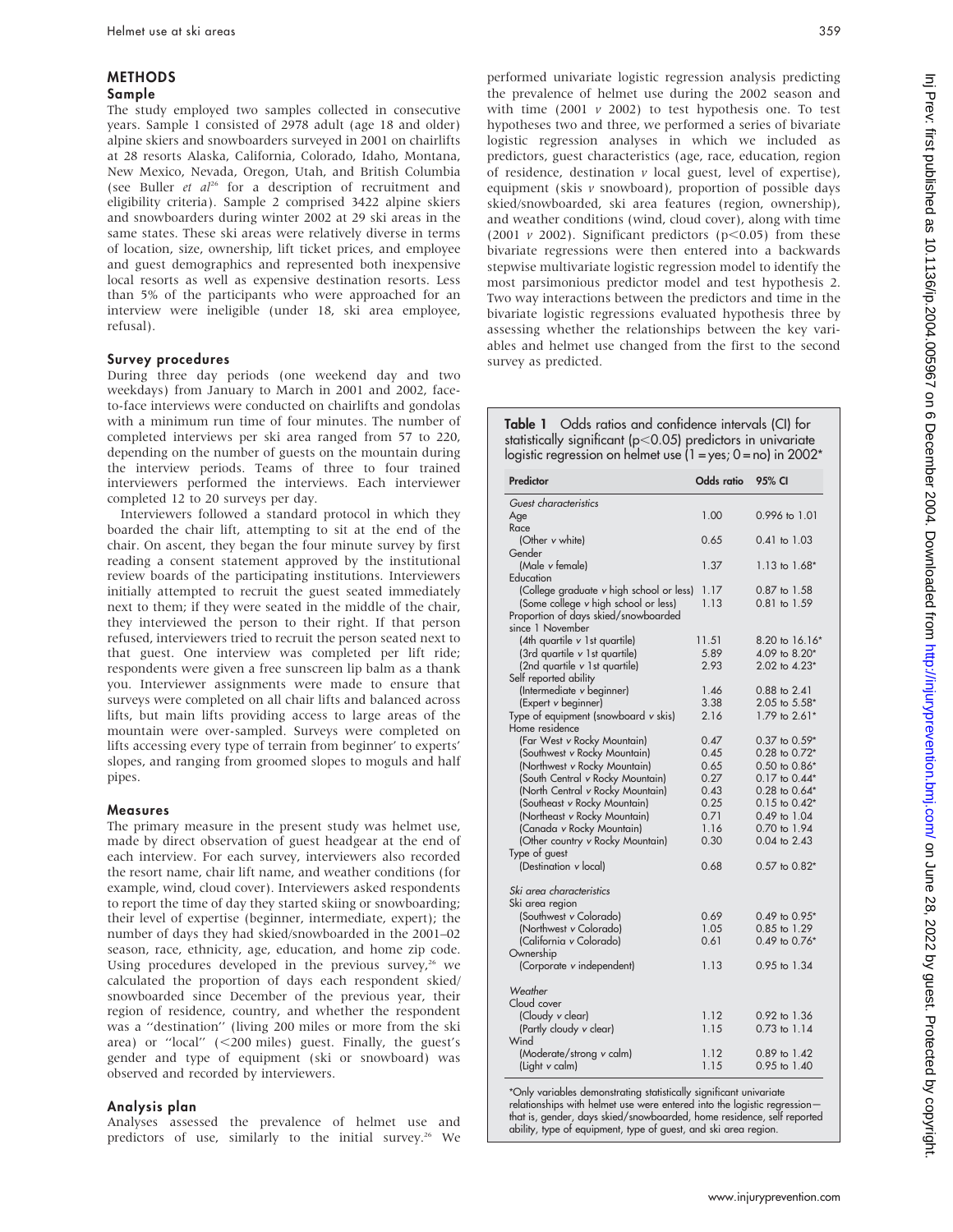Table 2 Odds ratios and confidence intervals (CI) for statistically significant ( $p$ <0.05) predictors in multivariate logistic regression on helmet use  $(1 = yes; 0 = no)$  in 2002\*

| Predictor                                                | Odds ratio 95% CI |                         |
|----------------------------------------------------------|-------------------|-------------------------|
| Guest characteristics                                    |                   |                         |
| Self reported ability                                    |                   |                         |
| (Intermediate v beginner)                                | 1.15              | $0.67 \text{ to } 1.92$ |
| (Expert v beginner)                                      | 1.90              | 1.10 to $3.28*$         |
| Proportion of days skied/snowboarded<br>since November 1 |                   |                         |
| (4th quartile v 1st quartile)                            | 8.24              | 5.77 to 11.76*          |
| (3rd quartile v 1 st quartile)                           | 4.84              | $3.39$ to 6.92*         |
| (2nd quartile v 1st quartile)                            | 2.68              | 1.85 to 3.89*           |
| Type of equipment (snowboard v skis)                     | 2.07              | 1.68 to 2.54*           |
| Ski area characteristics                                 |                   |                         |
| Ski area region                                          |                   |                         |
| (Southwest v Colorado)                                   | 0.86              | $0.60$ to $1.21$        |
| (Northwest v Colorado)                                   | 1.02              | 0.82 to 1.28            |
| (California v Colorado)                                  | 0.60              | $0.48$ to $0.76*$       |

# RESULTS

In 2002, 3739 alpine skiers and snowboarders were approached to complete the survey. Removing those 181 guests who were ineligible (27 under age 18; 82 employed at the ski area; 60 previously interviewed, and 12 not English proficient), 3525 of 3558 eligible guests completed the survey, yielding a completion rate of 99.1% (0.9% refused  $[n = 33]$ ). However, there were 103 exclusions because headgear was not recorded.

Of the guests surveyed in 2002, 79.0% skied and 21.0% snowboarded, with 5.1% saying they were beginners, 52.8%, intermediates, and 42.1%, experts. They varied in age: 16.1% 18–25, 24.4% 26–35, 26.9% 36–45, 18.5% 46–55, and 14.0% 55 years or older. Men comprised 72.2% of the sample, while 9.6% had a high school diploma or less, 21.1%, some trade or college education, and 69.3%, a college degree. Guests were interviewed at ski areas in Colorado and the central Rocky Mountains (36.2%), California (29.9%), the Pacific Northwest (28.8%), and the Southwest (9.1%). But guests lived throughout the United States (Rocky Mountain [25.2%], Far West [29.1%], Southwest [4.8%], Northwest [13.3%], South Central [6.7%], North Central [6.7%], Southeast [5.9%], and Northeast [5.8%]), in Canada (2.3%), and in foreign countries (0.3%).

Survey responses from 2001<sup>26</sup> and 2002 from 26 resorts that participated in both surveys were combined to analyze trends over time. In this combined sample, 80.0% skied and 20.0% snowboarded, with 5.6% saying they were beginners, 54.8%, intermediates, and 39.6%, experts. Guests varied in age: 15.3% 18–25, 24.8% 26–35, 27.8% 36–45, 18.9% 46–55, and 13.2% 55 or older. The majority of the sample was male (71.9% men) and 9.6% had a high school diploma or less, 22.1%, some trade or college education, and 68.3%, a college degree. Guests were interviewed at ski areas in Colorado and the central Rocky Mountains (37.3%), California (24.5%), the Pacific Northwest (28.1%), and the Southwest (10.1%). But guests lived throughout the United States (Rocky Mountain [26.7%], Far West [23.6%], Southwest [4.9%], Northwest [13.1%], South Central [6.9%], North Central [6.9%], Southeast [6.0%], and Northeast [5.8%]), in Canada  $(3.6\%)$ , and in foreign countries  $(2.5\%)$ .

# Hypothesis 1

Hypothesis 1 was confirmed. The prevalence of helmet use by skiers and snowboarders in 2002 was 19.8%, which was statistically significantly higher than the 12.1% observed in  $2001$  (p $<0.001$ ).

Table 3 Prevalence of helmet use in 2002 in categories within statistically significant univariate predictors

| <b>Predictor</b>            | Prevalence of helmet<br>use (%) |
|-----------------------------|---------------------------------|
| Age                         |                                 |
| $18 - 25$                   | 23.4                            |
| $26 - 35$                   | 19.4                            |
| $36 - 45$                   | 16.9                            |
| $46 - 55$                   | 15.8                            |
| 55 or older                 | 27.1                            |
| Gender                      |                                 |
| Male                        | 21.3                            |
| Female                      | 16.4                            |
| Home residence              |                                 |
| Rocky Mountain              | 29.2                            |
| Far West                    | 16.2                            |
| Southwest                   | 15.7                            |
| Northwest                   | 21.3                            |
| South Central               | 10.1                            |
| North Central               | 15.0                            |
| Southeast                   | 9.4                             |
| Northeast                   | 22.7                            |
| Canada                      | 32.4                            |
| Other country               | 11.1                            |
| Self reported ability       |                                 |
| Beginner                    | 10.3                            |
| Intermediate                | 14.3                            |
| Expert                      | 27.9                            |
| Proportion of days skied or |                                 |
| snowboarded                 |                                 |
| 1st quartile                | 5.0                             |
| 2nd quartile                | 13.3                            |
| 3rd quartile                | 23.2                            |
| Type of guest               | 16.6                            |
| Destination                 | 22.5                            |
| Local                       |                                 |
| Type of equipment           |                                 |
| Snowboard                   | 30.6                            |
| Skis                        | 17.0                            |
| Ski area region             |                                 |
| Colorado                    | 22.4                            |
| Southwest                   | 16.5                            |
| Northwest                   | 23.2                            |
| California                  | 15.0                            |

Table 4 Odds ratios and confidence intervals for the interaction between time and statistically significant  $(p<0.05)$  predictors on helmet use  $(1 = yes; 0 = no)$  in 2001 and 2002\*

| Predictor                            | <b>Estimate</b> | p Value |
|--------------------------------------|-----------------|---------|
| Gender* time                         |                 |         |
| (Male-pretest)                       | 0.09            | 0.06    |
| Proportion of days skied/snowboarded |                 |         |
| since 1 November                     |                 |         |
| (4th quartile-pretest)               | 0.10            | 0.10    |
| (3rd quartile-pretest)               | 0.06            | 0.43    |
| (2nd quartile-pretest)               | $-0.14$         | 0.12    |
| Self reported ability                |                 |         |
| (Intermediate-pretest)               | 0.14            | 0.14    |
| (Expert-pretest)                     | 0.15            | 0.11    |
| Type of equipment* time              |                 |         |
| (Snowboard-pretest)                  | 0.04            | 0.34    |
| Ski area characteristics:            |                 |         |
| Ski area region                      |                 |         |
| (Southwest-pretest)                  | $-0.03$         | 0.77    |
| (Northwest-pretest)                  | $-0.02$         | 0.72    |
| (California-pretest)                 | 0.08            | 0.29    |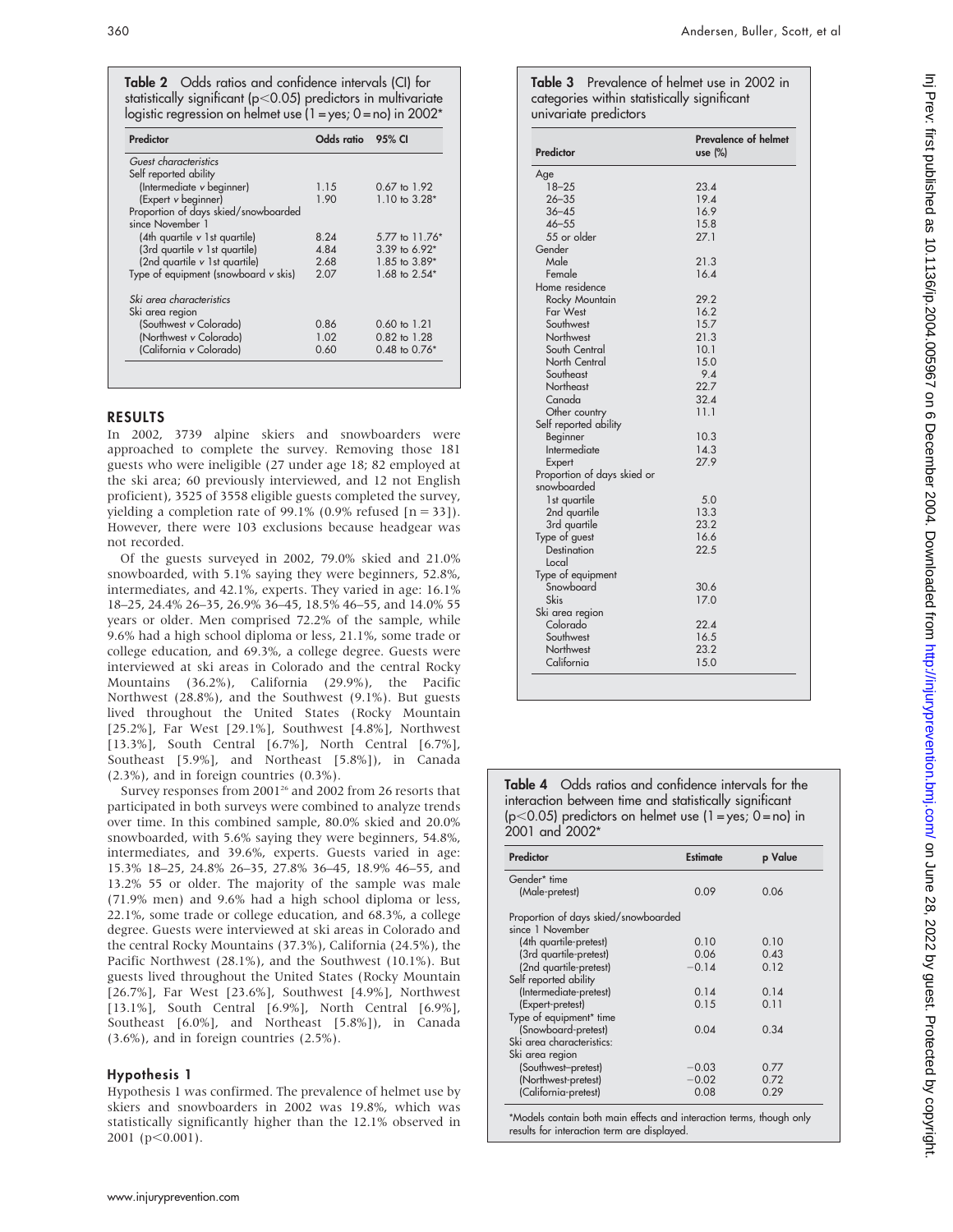## Hypothesis 2

Hypothesis two was generally supported by the results of the univariate and multivariate logistic regression procedures on the 2002 (tables 1 and 2). Helmet use continued to be most prevalent among more experts, more frequent skiers/snowboarders, and snowboarders (table 3). However, more educated skiers/snowboarders and intermediates no longer were observed to use helmets more frequently than less educated guests and beginners. The univariate analyses showed that helmet use was lower at California ski areas than at Colorado ski areas, among those guests living outside the Rocky Mountain region rather than in that region, and among destination as opposed to local guests. The ski area region continued to be a significant predictor in the multivariate model, suggesting that the difference between California and Colorado was more pronounced in 2002 than 2001. The home residence and destination variables were not included in the multivariate model because a large proportion of guests refused to provide their home zip code.

We ran a regression model replicating the predictors from the 2001 model, which included education rather than region of ski area. In this analysis, education was a significant predictor (trade school or some college v high school graduate or less odds ratio 1.40, 95% confidence interval 0.98 to 2.02; college graduate  $\nu$  high school graduate or less odds ratio 1.72, 95% confidence interval 1.24 to 2.40). A comparison of the  $R^2$  for the two models (0.117 for the 2002 model; 0.112 for the 2001 model) indicted that the substitution of region of ski area for education in 2002 did not substantially alter the performance of the regression model.

#### Hypothesis 3

The third hypothesis predicted that groups that in 2001 had a helmet use prevalence exceeding 15%—guests residing in the Rocky Mountain region and Canada, experts, those who skied the largest proportion of days, and snowboarders would display a greater rate of helmet adoption than their counterparts with lower prevalence of use in 2001. A series of bivariate logistic regression (predictor, time [2001 v 2002], predictor  $\times$  time) analyses on the combined sample and the predictor by time interaction tested hypothesis 3. These analyses did not support the hypothesis; none of the interactions with time were statistically significant (expert  $\nu$ ) beginner by time estimate 0.15,  $p = 0.11$  and intermediate  $\nu$ beginner by time estimate 0.14,  $p = 0.14$ ; days skied/ snowboarded: fourth quartile of skiing frequency  $\nu$  first quartile by time estimate 0.10,  $p = 0.10$ ; third quartile  $\nu$  first quartile estimate 0.06,  $p = 0.43$ ; second quartile v first quartile by time estimate  $-0.14$ ,  $p = 0.12$ ; equipment by time estimate 0.04,  $p = 0.34$ ). In fact, time did not demonstrate a statistically significant interaction with any of the potential univariate predictors of helmet use (table 4).

# **DISCUSSION**

The results of this study demonstrate that helmet use is increasing significantly among skiers and snowboarders. Identical survey procedures conducted at ski areas in western North America in 2001 and 2002 show a statistically significant increase of 7.7% during this single year. The upward trend showed no sign of abating and it may reach a ''critical mass'' soon in the population that visits ski areas. At that point, according to DIT people should start to overestimate helmet use and helmet adoption should increase at a higher rate.<sup>27</sup>

Expert and more experienced skiers are still most likely to use helmets. However, the 2002 data suggest that adoption also is becoming more widespread among beginners who now use helmets at the same rate as intermediates. The trend that guests who live and ski in the Rocky Mountain region have the highest prevalence of helmet use was observed in 2001, too, although it was not part of the multivariate regression model. It may be that more aggressive social marketing campaigns for helmets have been conducted in the Rocky Mountain region than elsewhere. Indeed, an extensive helmet campaign led by neurologist Stewart Levy in Denver provides free helmets in the Denver area through sports stores in Colorado.<sup>29</sup> Alternatively, the cold weather pattern in the Rocky Mountains may encourage helmet use as they tend to retain body heat.

Surprisingly, the results showed no support for DIT's ''critical mass'' hypothesis. Instead helmet use appeared to be increasing in all groups including those where use was highest in 2001. Perhaps critical mass had not been reached in any group in 2001, although 19.6% prevalence is consistent with theoretical claims that it occurs when prevalence exceeds  $15\% - 20\%$  of a population.<sup>27</sup> It is possible that retail marketing campaigns and coverage of helmets in the popular press during 2001 and 2002 influenced all types of skiers and snowboarders to consider wearing them, overshadowing any effect of the critical mass. Alternatively, one year may be an insufficient period of time to adequately test the critical mass hypothesis, thus additional longitudinal data would be desirable.

By 2002 nearly one third of all snowboarders wore safety helmets where only about one sixth of skiers wore helmets. Both groups increased at the same rate from 2001 with snowboarders continuing to lead skiers by over 12%. Prior research suggested that snowboarders are part of a culture that employs helmets in other sports such as skateboarding, inline skating, mountain bicycling, and motor sports whereas skiers may be less likely to have done these sports. This snowboard cohort may have also been the target of more recent intense bicycle helmet safety campaigns as participants in the aforementioned sports.<sup>30-33</sup>

Finally, the 2002 data continue to show greater helmet use by males than females. Helmets may be perceived as inherently masculine or women may not adopt them because helmets conceal and dishevel female hairstyles.<sup>26</sup>

As noted in our prior study the issue of recommending and/or requiring ski helmets is a complex one.<sup>26</sup> While helmets may afford some degree of protection, the ski industry wants skiers and snowboarders to recognize that helmets may not protect the person from all head injuries, particularly those that occur at high speeds. There is also concern that helmets may increase risk taking among skiers and snowboarders. This risk compensation phenomenon the practice of taking greater risks when provided with a safety device—has been studied and debated with other types of safety devices.34–36 The 2002 data show that experts are about twice as likely to wear helmets than either beginners or intermediates and frequent skiers are nearly 13 times more likely to wear helmets than infrequent skiers. It is possible is

# Key points

- Helmet use is increasing in Western North America.
- Helmet use is more prevalent among expert and more frequent skiers and snowboarders rather than beginners, intermediates, or less frequent snowboarders or skiers.
- Helmet use is more prevalent among snowboarders than skiers.
- The fact that expert and frequent skiers are more likely to use helmets suggests that they are recognized by the most knowledgeable participants as a safety device.